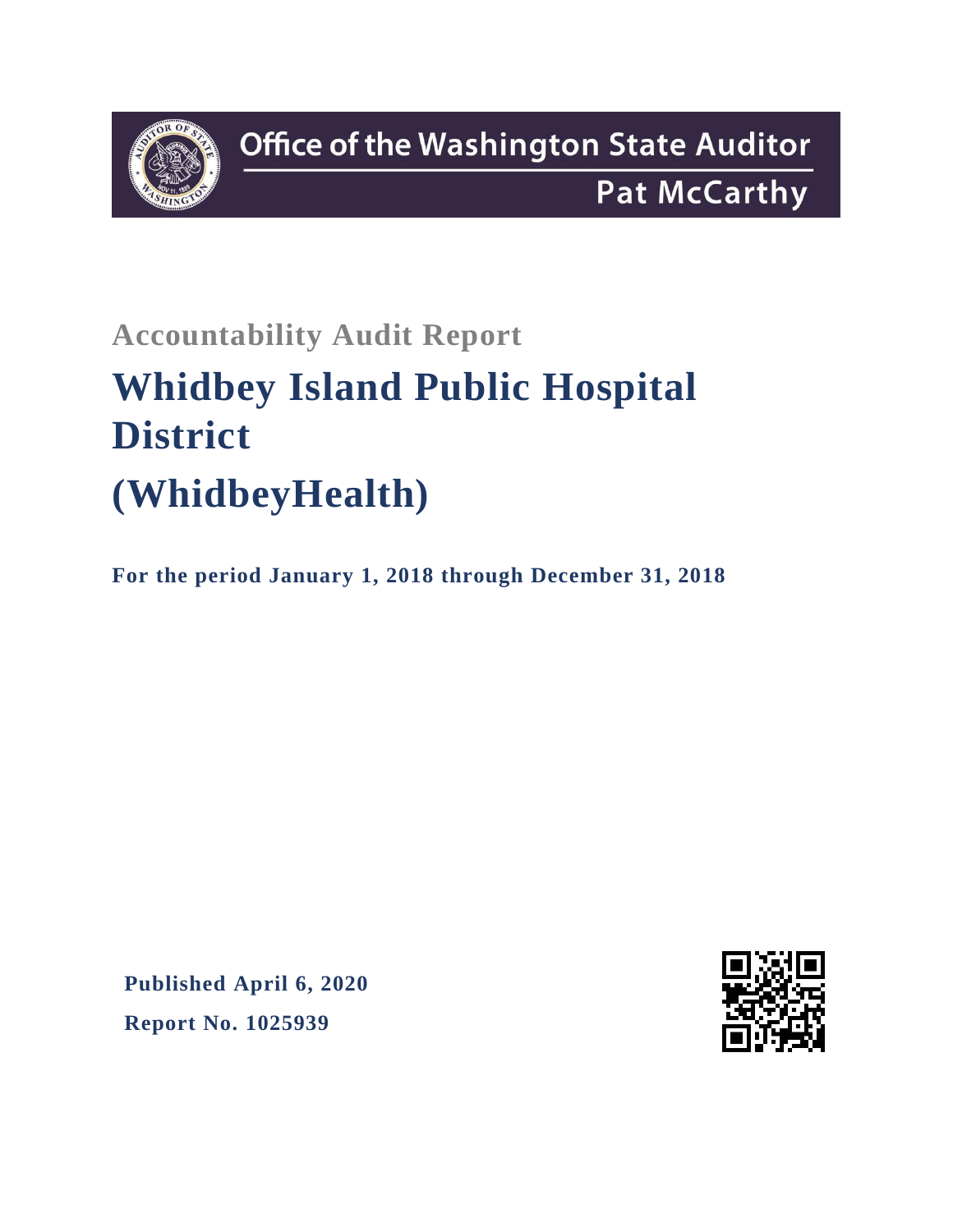

# **Office of the Washington State Auditor Pat McCarthy**

April 6, 2020

Board of Commissioners WhidbeyHealth Coupeville, Washington

## **Report on Accountability**

Thank you for the opportunity to work with you to promote accountability, integrity and openness in government. The Office of the Washington State Auditor takes seriously our role of providing state and local governments with assurance and accountability as the independent auditor of public accounts. In this way, we strive to help government work better, cost less, deliver higher value and earn greater public trust.

Independent audits provide essential accountability and transparency for District operations. This information is valuable to management, the governing body and public stakeholders when assessing the government's stewardship of public resources.

Attached is our independent audit report on the District's compliance with applicable requirements and safeguarding of public resources for the areas we examined. We appreciate the opportunity to work with your staff and we value your cooperation during the audit.

Sincerely,

Tat Merchy

Pat McCarthy State Auditor Olympia, WA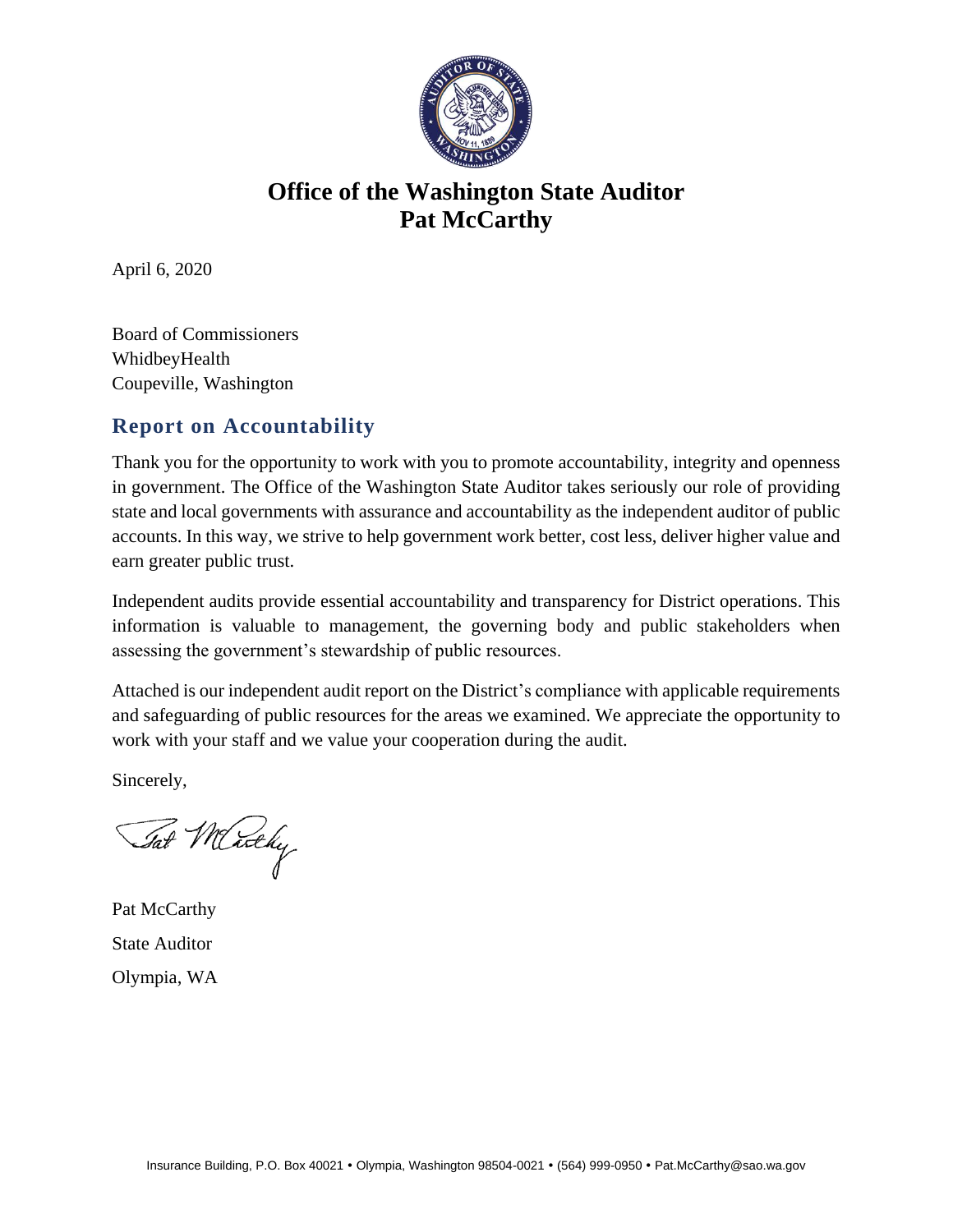## TABLE OF CONTENTS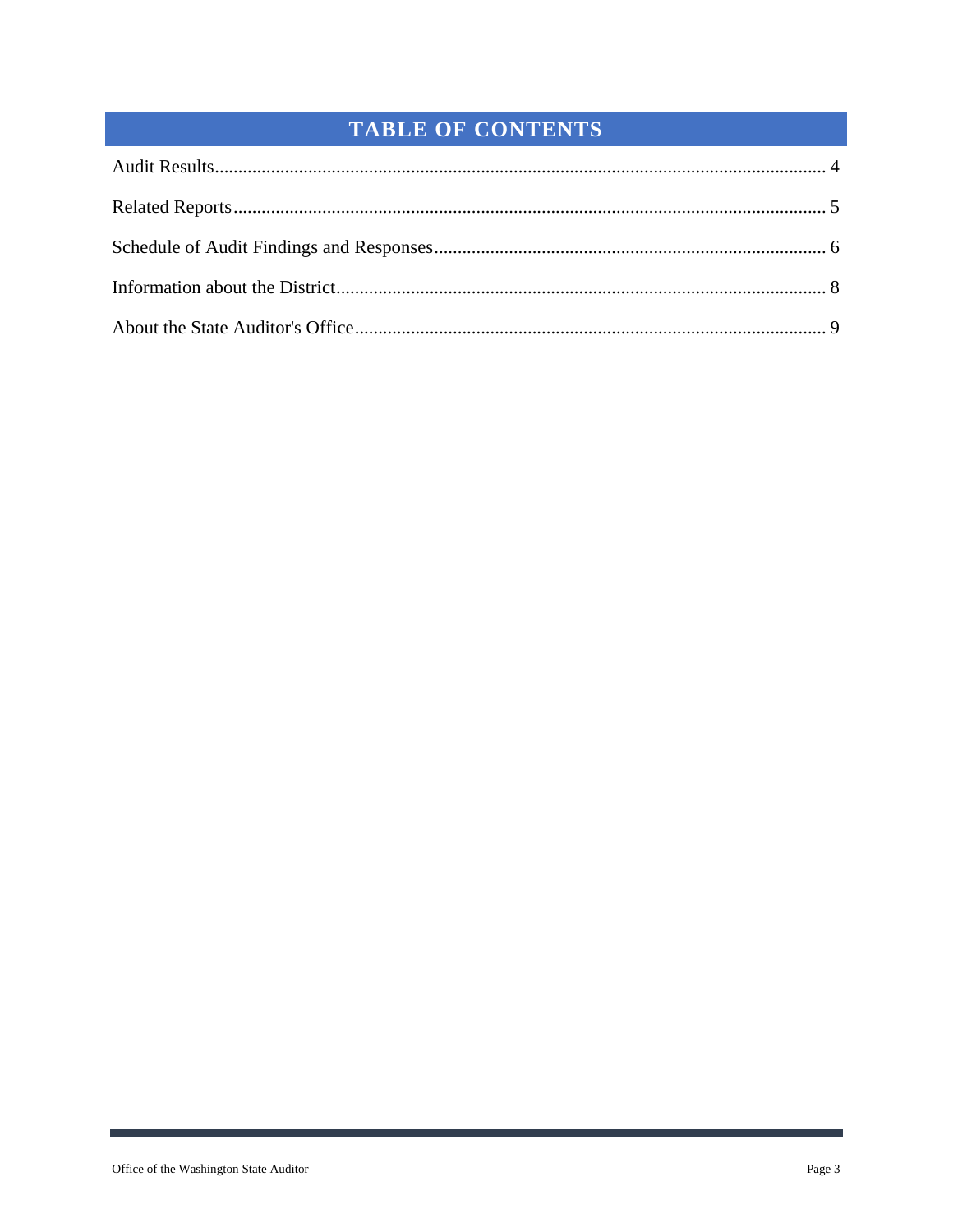## <span id="page-3-0"></span>**AUDIT RESULTS**

#### **Results in brief**

This report describes the overall results and conclusions for the areas we examined.

As referenced above, we identified areas in which the District could make improvements. These recommendations are included with our report as a finding.

We also noted certain matters that we communicated to District management and Board of Commissioners in a letter dated March 16, 2020, related to theft sensitive assets. We appreciate the District's commitment to resolving those matters.

In keeping with general auditing practices, we do not examine every transaction, activity, policy, internal control, or area. As a result, no information is provided on the areas that were not examined.

### **About the audit**

This report contains the results of our independent accountability audit of the WhidbeyHealth from January 1, 2018 through December 31, 2018.

Management is responsible for ensuring compliance and adequate safeguarding of public resources from fraud, loss or abuse. This includes the design, implementation and maintenance of internal controls relevant to these objectives.

This audit was conducted under the authority of RCW 43.09.260, which requires the Office of the State Auditor to examine the financial affairs of all local governments. Our audit involved obtaining evidence about the District's uses of public resources, compliance with state laws and regulations and its own policies and procedures, and internal controls over such matters. The procedures performed were based on our assessment of risks in the areas we examined.

Based on our risk assessment for the year ended December 31, 2018, the areas examined were those representing the highest risk of fraud, loss, abuse, or noncompliance. We examined the following areas during this audit period:

- Tracking and monitoring of theft sensitive assets, such as computers and equipment
- Payroll gross wages, user access, bonus and termination pay
- Financial condition and fiscal sustainability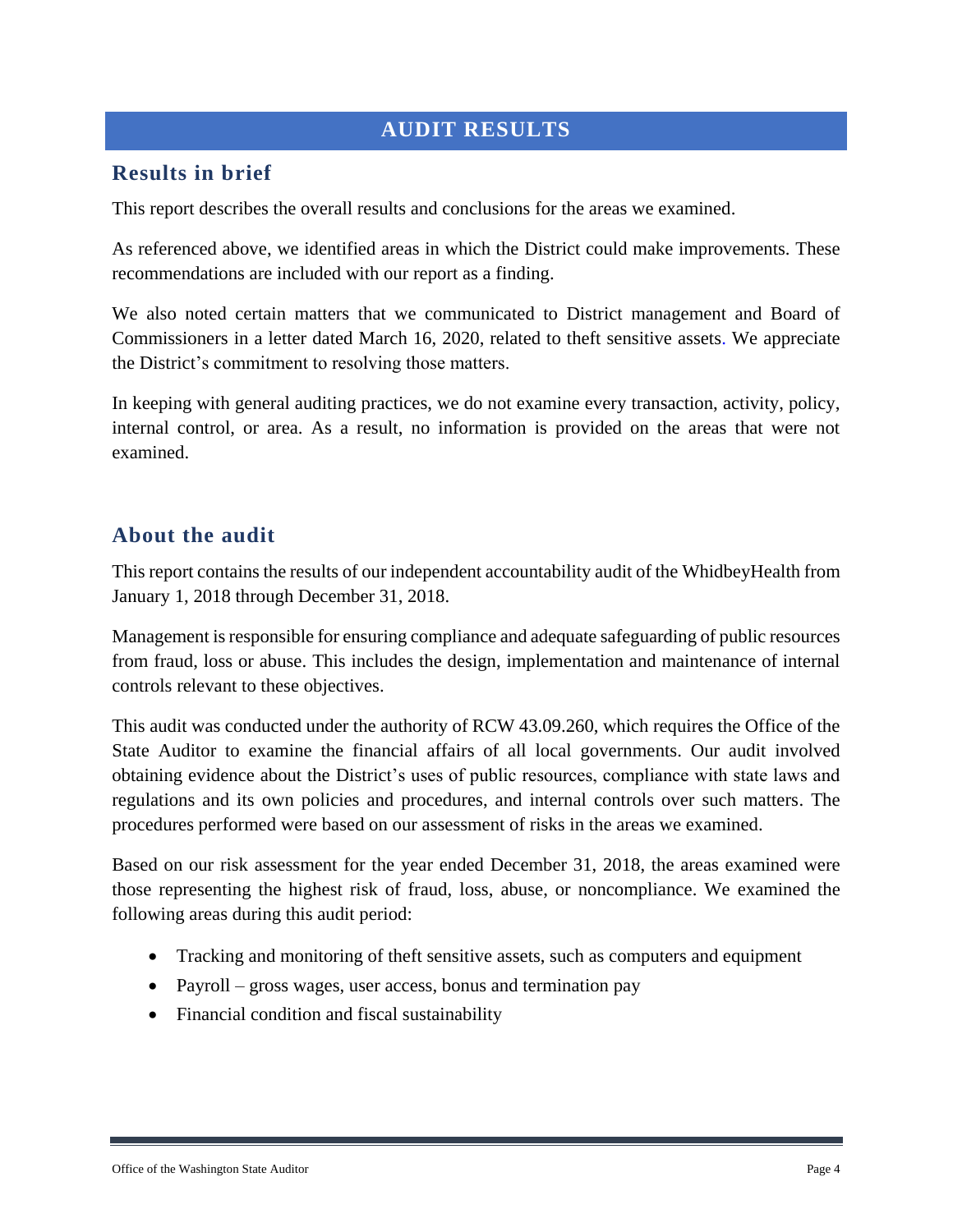## <span id="page-4-0"></span>**RELATED REPORTS**

## **Financial**

A financial statement audit was performed by a firm of certified public accountants. That firm's report is available from the Whidbey Island Public Hospital District.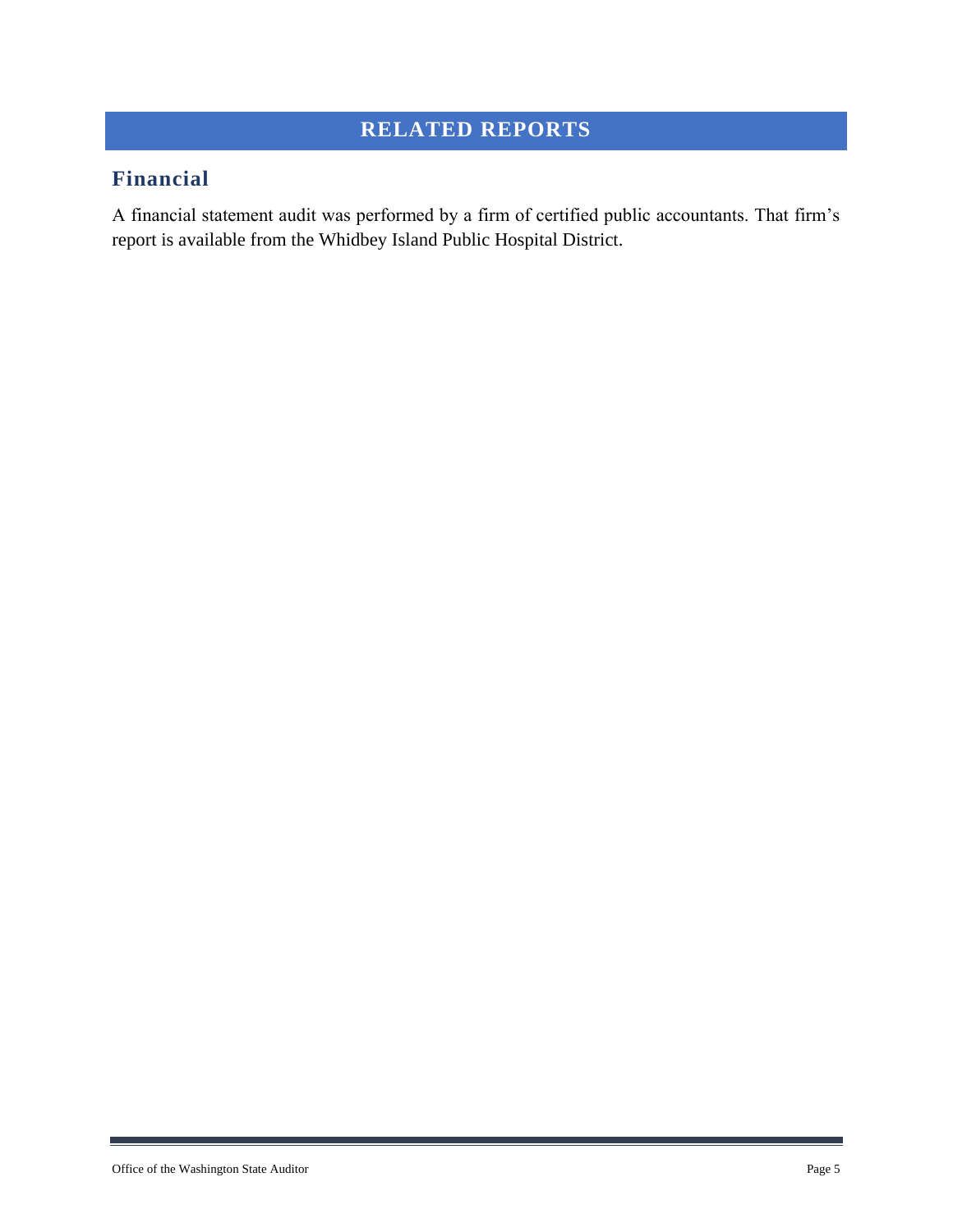#### **SCHEDULE OF AUDIT FINDINGS AND RESPONSES**

**2018-001 The District's internal controls over annual report filing were inadequate to ensure it submitted timely annual reports to the State Auditor's Office, as required by state law.**

#### <span id="page-5-0"></span>*Background*

State law (RCW 43.09.230) requires local governments to submit an annual financial report to our Office within 150 days after their fiscal year end.

The annual financial report includes financial statements, supporting schedules and notes to the financial statements. District management, the state Legislature, and state and federal agencies rely on financial report information to make decisions. Management is responsible for designing and following internal controls that provide reasonable assurance that financial reports are accurate and reliable and submitted promptly to our Office.

Our Office issued recommendations related to annual report submissions to the District in several prior audits.

#### *Description of Condition*

The District did not have the necessary controls and procedures to ensure timely submission of the annual financial reports by the deadline. As of February 2020, the District had not filed its final fiscal year 2018 financial reports, which were due May 30, 2019, and had not completed its fiscal year 2018 financial statement audit performed by a certified public accountant (CPA) firm.

#### *Cause of Condition*

The District experienced turnover in staff responsible for monitoring the submission of the annual financial report and did not dedicate the necessary time and resources to ensure the timely submission of financial information.

The District has delayed its submission of final financial statement information due the timeline of its CPA financial statement audit.

#### *Effect of Condition*

Delayed financial reports prevent District management, the state Legislature, and state and federal agencies from obtaining timely information about the District's financial operations. Without adequate financial information to review, the District cannot assess financial condition, make sound business decisions, detect significant issues or identify possible misappropriation. Delayed financial information also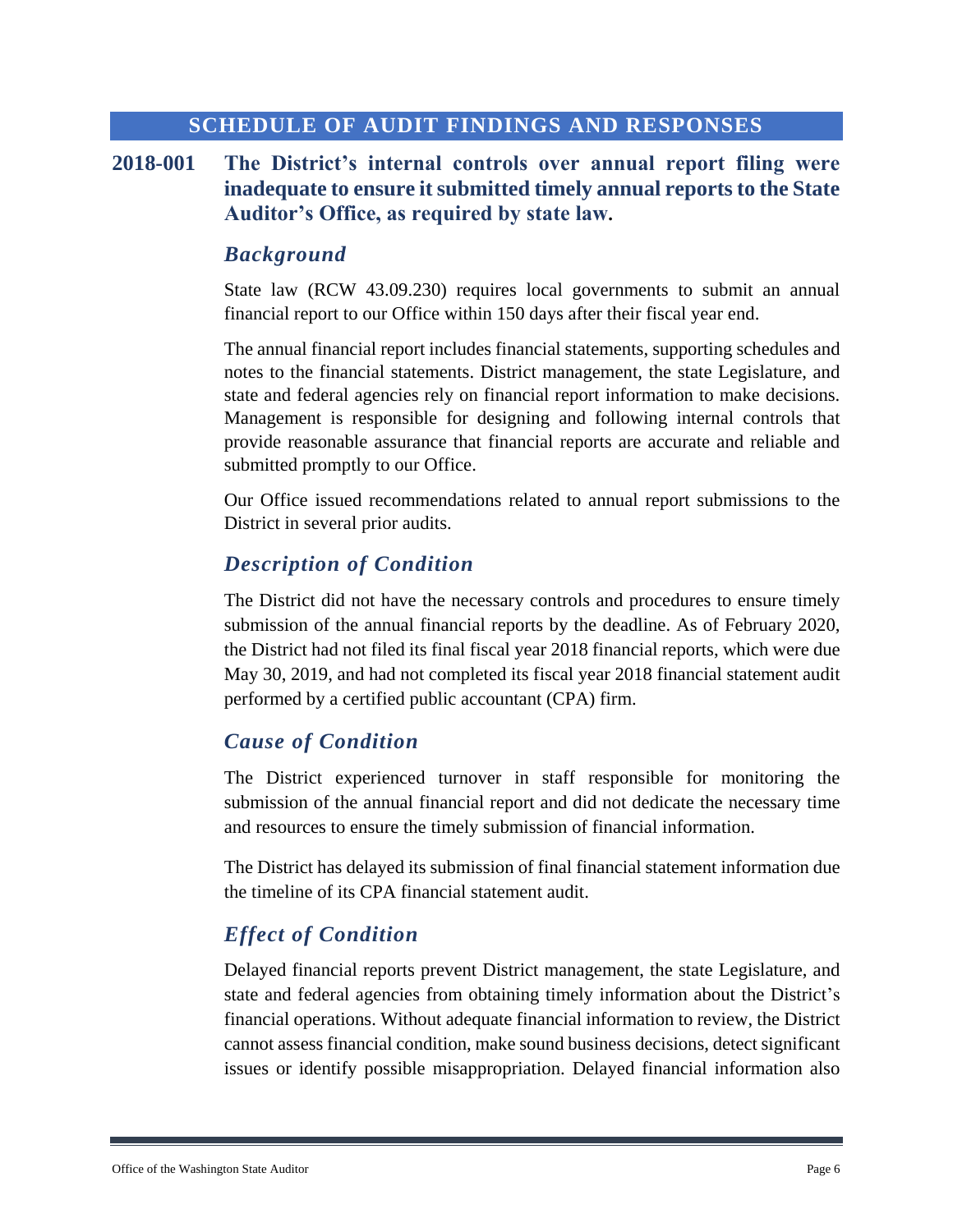hinders transparency to citizens and our Office's efforts to compile statistical and financial information for use by the state Legislature and others.

#### *Recommendation*

We recommend the District establish the necessary internal controls to ensure it submits accurate and complete financial reports to our Office on time, as required by state law.

#### *District's Response*

*The District acknowledges that reports were not uploaded timely and have put controls in place to ensure that all required reports are uploaded timely to the website in future.*

#### *Auditor's Remarks*

We thank the District for their cooperation and we will follow up on the District's progress during the next audit.

#### *Applicable Laws and Regulations*

RCW 42.09.230 Local government accounting – Annual reports – Comparative statistics.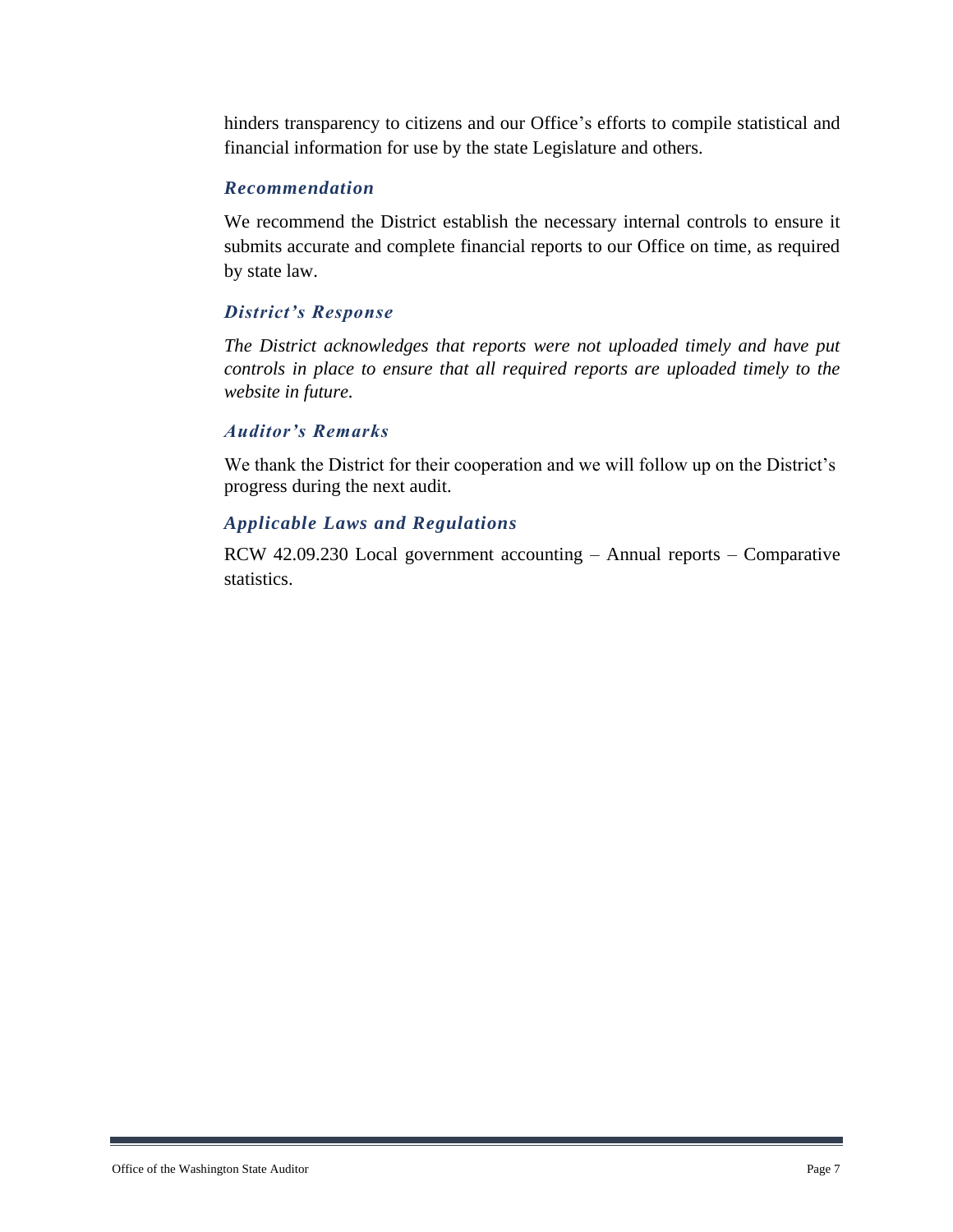## <span id="page-7-0"></span>**INFORMATION ABOUT THE DISTRICT**

The Whidbey Island Public Hospital District, doing business as WhidbeyHealth Medical Center, is located in Island County. The District provides comprehensive health care that includes professional nurses, physicians and support staff in Coupeville, and seven provider locations on the north and south end of Whidbey Island that provide affordable quality healthcare to the residents of Whidbey Island.

The District is governed by an elected, five-member Board of Commissioners. The Board appoints a CEO to oversee the District's daily operations as well as its approximately 750 employees. In fiscal year 2018, the District operated on an expense budget of approximately \$114 million.

| Contact information related to this report |                                      |  |  |
|--------------------------------------------|--------------------------------------|--|--|
| Address:                                   | WhidbeyHealth                        |  |  |
|                                            | 101 N. Main Street                   |  |  |
|                                            | Coupeville, WA 98239-3413            |  |  |
| Contact:                                   | Jennifer L Reed, Director of Finance |  |  |
| Telephone:                                 | $(360)$ 678-7656                     |  |  |
| Website:                                   | https://whidbeyhealth.org/           |  |  |

*Information current as of report publish date.*

## **Audit history**

You can find current and past audit reports for the WhidbeyHealth at [http://portal.sao.wa.gov/ReportSearch.](http://portal.sao.wa.gov/ReportSearch/?qItemType=1&qItemDesc=Whidbey%20Island%20Public%20Hospital%20District&qItemValue=1466)